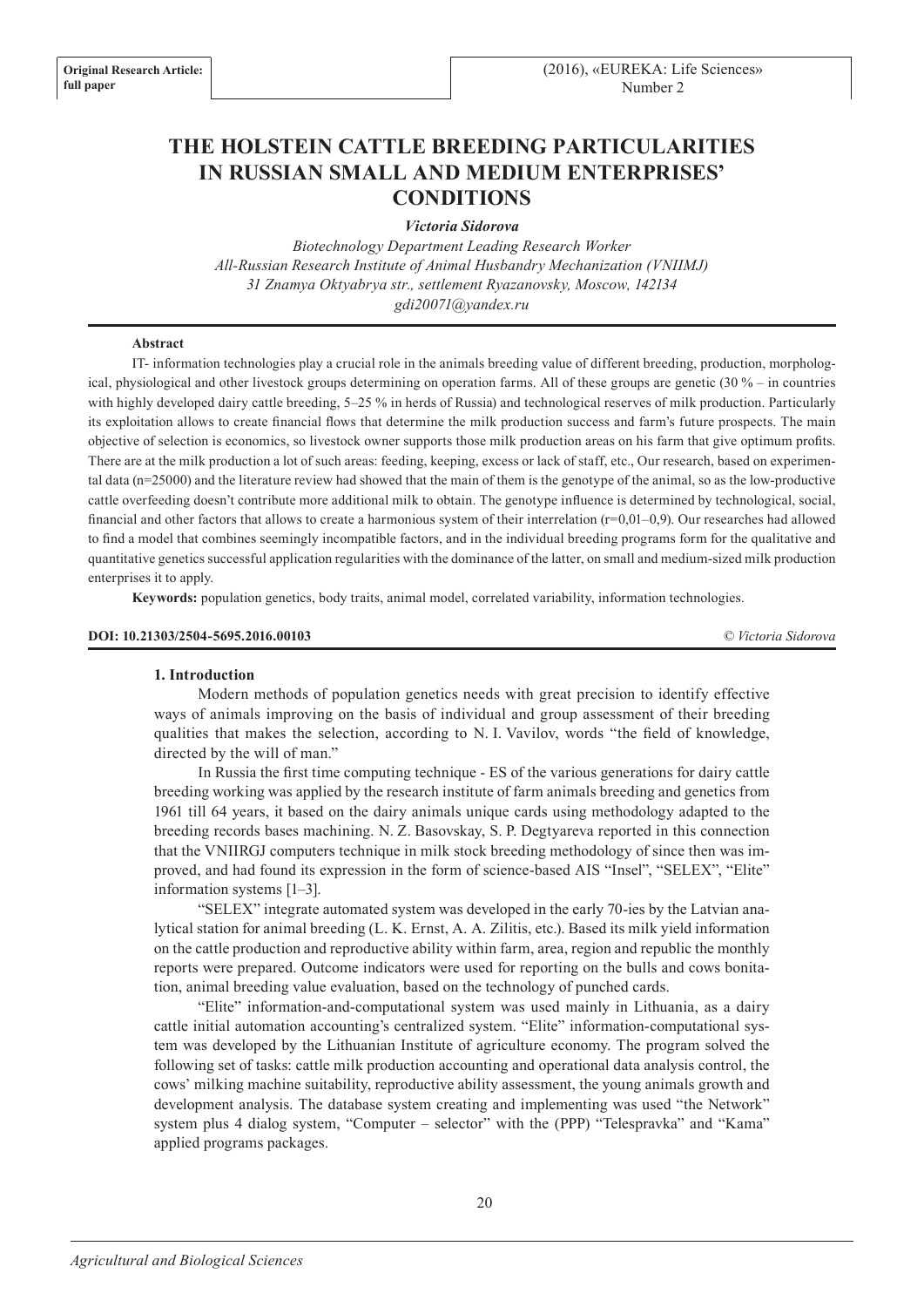Automated information systems have solved the problems of large-scale selection focused mainly on the selection of bulls and the prediction of their breeding values within breed. Software systems SAS and LSML 76 were determined and evaluated selection and genetic parameters: variability, heritability, correlation, frequency, regression and etc., according to the investigated animal samples. It also includes assessment of the forecast of results of selection, interaction genotype – environment, mistaking genetic differences, etc.

Automated information systems had solved the large-scale selection problems focused mainly on the bulls selection and their breeding values within breed prediction. SAS and LSML-76 software systems determined and evaluated selection – and- genetic parameters: variability, heritability, correlation, frequency, regression and etc., according to the samples of investigated animal. It also included the selection trend assessment, genotype – environment interaction, across-herds genetic differences, etc results estimate.

K. Röningen determined the genetic progress variability indicators of the milk and butterfat yield breeding animals main categories of dairy cattle populations at the individual and mass selection using the Monte Carlo method (the method of least squares). The obtained results can be easily compared with the predicted genetic value's trend over different periods of time, depending on intensity of selection and the coefficients of heritability's magnitudes.

Currently, for biological objects processes mathematical modeling is used an application program Excel designed on a Windows environment working. In this regard, O. Koch, in «MS Excel ... for users" publishing reported that the module "Scenario Manager" allows to create a simulated relevant situations the given numerical values and its replacing using [4–6].

By VNIIRGJ scientists were optimized Simmental cattle large-scale breeding program in the breed and populations context. By the Fortran-IV algorithmic language for computer using there was modulated the breeding best options situation finding taking into account productive and economic factors.

Breeding programs and its numerous variants analysis require a lot of computer time. Therefore it is necessary to have an idea what variable factors are appropriate to include in the model and choose the best from all the options.

A effective selection's mandatory condition is animal feeding and maintenance level consideration. Using these factors were created genetic-and-mathematical models, statistically the most reliably determining its impact on the breeding traits variability. In this regard, C. R. Henderson, R. L. Quaas, reported that the most effective dairy cattle BLUP model determined phenotypic manifestation of ijklm-th heifers productivity with µ- average population's productivity, Hi- was the i- herd level effect (eijklm farms is the of unaccounted factors effect). The model is characterized by high determination coefficients (suitability) and the calculated coefficients statistical significance.

It is known that the smaller variances amount accounted the residual one, the more accurate the estimated variability factors. Therefore, in the mathematical-and-statistical model it should be included the largest possible number of factors: housing technology, health status, type of feeding, milking frequency, etc. American Association of Holstein cattle on the "Sire Summaries" directory analyzed materials basis over several decades reported that the breed milk yield level variability main factors were the animals' feeding and housing systems level, which accounted for 35 %. The animal genotype included  $- 25$  %, health condition  $- 25$  %, year and season of calving – 15 %. H. Skjervold believed that about 20 % of the variance depends on the milking multiplicity. If variability affecting factors are numerous , the model reflected the different combinations of them and the most common intermediate states more fully [7–10].

Currently, the herd management processes modeling issues are in the further development process. In the atomization-and- information systems, they will solve the problems of breeding work planning, of breeding results evaluating, the production economic efficiency and many others. Literature available contradictory data and the small groups fundamental research lack, indicate the under discussion issue relevance and great practical significance [11, 12].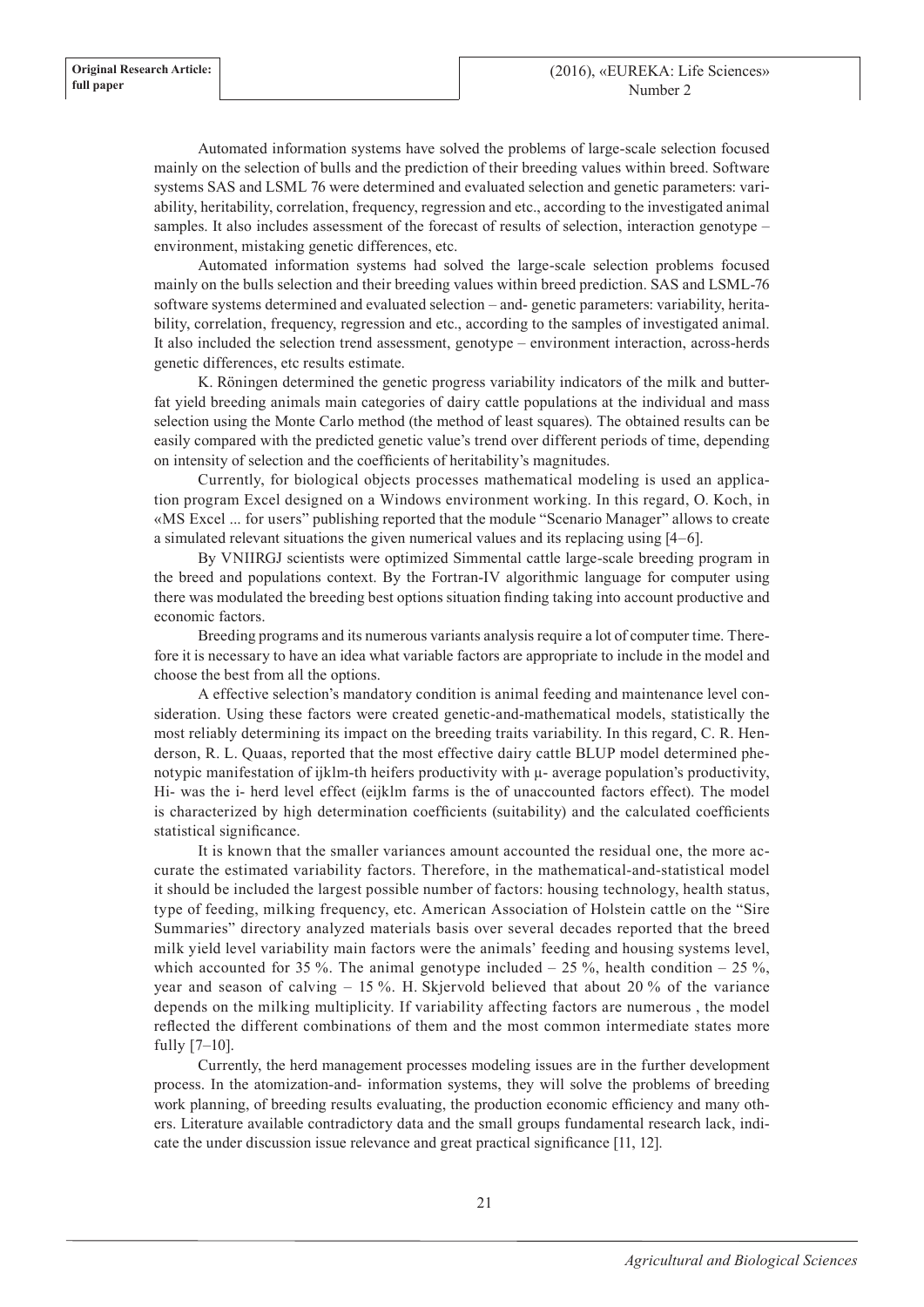### **2. The aim**

Was the successful milk production enterprise parameters on Russian small or medium-sized farms base determining.

### **3. Material and research methods**

Studies conducted on number of Holstein black-and-white breed's cows more than 24 thousand heads. In Russia, the experimental data were obtained in herds of after Dzerzhinsky farm, "Krasnaya Niva" GPZ, "State farm "Arkhangelsky" OOO, and other farms of the Moscow region. In the CIS farms the scientific-and-production experiments were conducted on the Kant's machine station's experimental cooperative (OPH MIS) herd farms. The cows of purebred USA Holstein breed, the world best one in the milk production level, were included for studying of its patterns its high milk yield determining and the possibility of these patterns on the under controlling farms using. As material of study also were the lists of top 100 USA bulls, United States and Russia bulls directory. It also were reviewed the dairy farms initial zootechnical accounting's materials: breeding accounting cards, bonitation books, pedigree enterprises working quarterly reports, etc.

The farms' classification by dairy farming productivity type was conducted on the Russian Federation Ministry of agriculture recommendations' base. For studies were also used zootechnical and technological methodologies: "The young Holstein bulls – sons of the breeds' leaders using", "The ways and forms of creation and preservation of valuable gene pool of local breeds", dairy cows linear type evaluation, developed by Holstein Association USA specialists (Program Linear Type Evaluations, Holstein Association USA, 1977–1990, G. R. Wiggans, et all).

### **4. The results of the study**

The dairy cattle breeding small farm production capacity operation efficiency is determined by both genetic and technological (environmental) factors. Our studies were based on highest genetic and economic value main factors allocating and its separation from not the main. For this the materials of research were divided into several information blocks, including similar genetic and technological characteristics' data . At the same time were reviewed the results the research of dairy cattle highly developed countries scientists.

Average herd's size in the Holstein cattle breeding traditional sites is 109 dairy cows. Therefore, the American model was taken as the study base on the cows milk yield of small herds level conditions determining (**Fig. 1**).



**Fig. 1.** The factors determining USA Holstein Association herds genetic diversity, %

The research conducted on Russian and Kyrgyzstan small decentralized herds, in contrast to the large-scale selection methods of cattle breeding did not reveal any significant calving season impact on cow milk production of  $(P>0,01)$ , and the calving year and season changes were determined largely by the sire breeding value and dairy population's genetic trend (**Table 1**).

In our research result had found a new factor of influence, which was absent in the American model of successful production, defining small enterprise efficient activity – the human factor. For example of "Krasnaya Niva" GPZ were studied the impact of subsistence productivity on the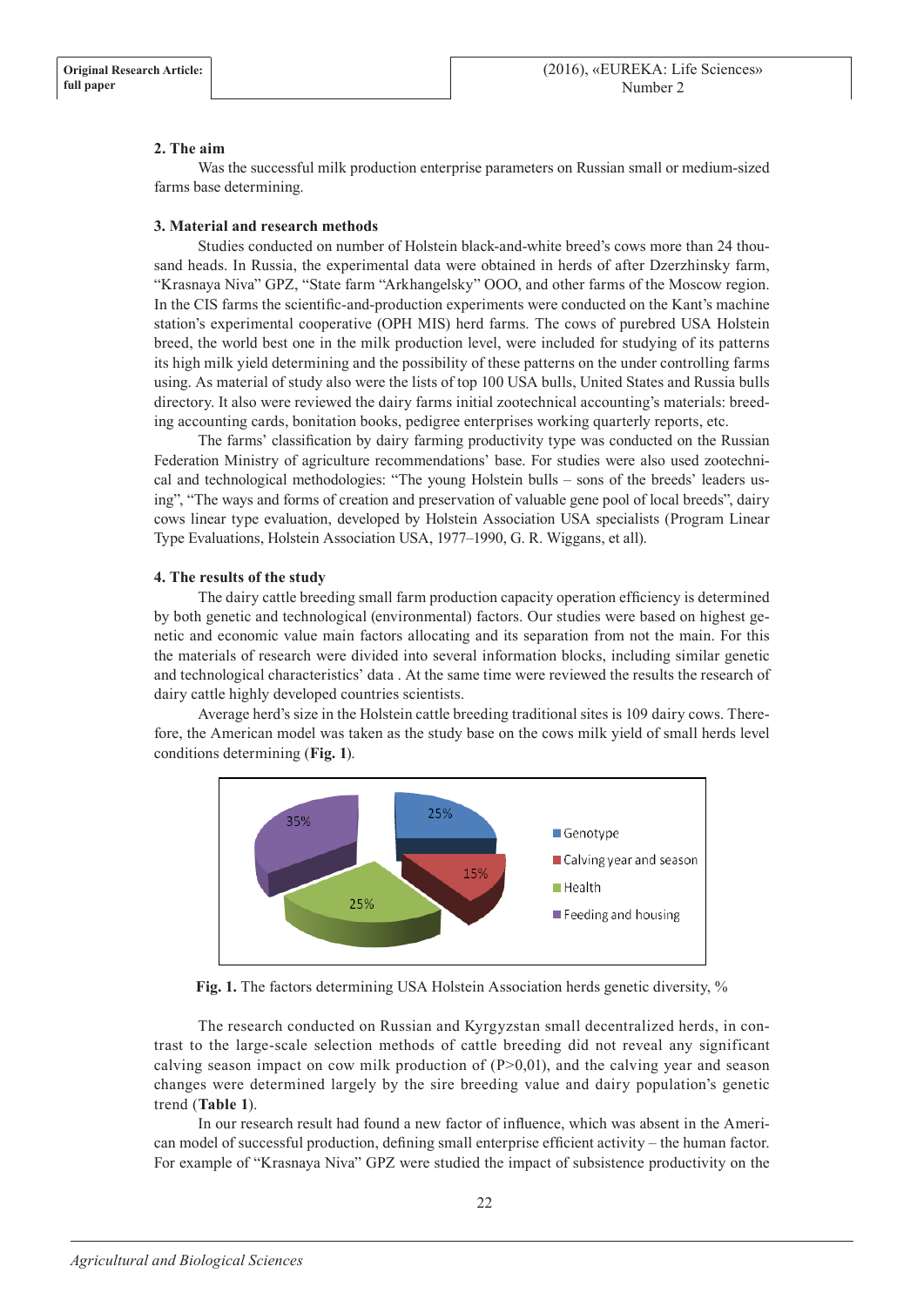**Table 1**

enterprise efficiency. Subsistence productivity here is allowed to increase salaries of engaged milk production employees in 11–13 %, and in 25 % paid the animals feeding cost.

| OPH MIS cows $(n=33)$ 305 days milk yield depending on the calving season, kg |  |                    |        |                  |        |                           |          |  |  |  |  |
|-------------------------------------------------------------------------------|--|--------------------|--------|------------------|--------|---------------------------|----------|--|--|--|--|
| Season of calving, kg                                                         |  |                    |        |                  |        |                           |          |  |  |  |  |
| Winter $(12, 1, 2)$                                                           |  | Spring $(3, 4, 5)$ |        | Summer (6, 7,8)  |        | <b>Autumn</b> (9, 10, 11) |          |  |  |  |  |
| $M \pm m$                                                                     |  | $M \pm m$          | σ      | $M \pm m$        |        | $M \pm m$                 | $\sigma$ |  |  |  |  |
| 5342                                                                          |  | $5216 \pm 391.3$   | 1173.8 | $5541 \pm 349.6$ | 1398.4 | 5445.1±524.7              | 1390.9   |  |  |  |  |

In general, genetic-and-technological model of small production Russian successful enterprises facilities engaged in the milk production, took the form of: 0,25g+0,20x+0,15y+0,20k+ 0,20w=1, where g is the genotype, x – feeding, y – housing, k – health, w – human factor (**Fig. 2**).



**Fig. 2.** The factors determining Russian small farms milk production, %

All factors were equally important for small productivity enterprises. However, the various cattle owners had various specific problems; their features highlighted the second genetic-technological model's informative level of the milk production percentage-and- share impact – components of the main factors (**Table 2**).

## **Table 2**

The small farms' components of the main factors of percentage-and- share impact on milk production

| <b>Main factors</b>               |                      |                        |                         |                                   |  |  |  |  |  |  |  |
|-----------------------------------|----------------------|------------------------|-------------------------|-----------------------------------|--|--|--|--|--|--|--|
| Genotype                          | Feeding              |                        | Health                  | Human factor                      |  |  |  |  |  |  |  |
| <b>Components of main factors</b> |                      |                        |                         |                                   |  |  |  |  |  |  |  |
| Bull breeding value               | Own feeding base     | Milking                | Vet prevention          | Milk yield increasing             |  |  |  |  |  |  |  |
| <b>Breed</b>                      | Imported feed        | Movement               | Artificial insemination | Economical management             |  |  |  |  |  |  |  |
| Genetic poten-tial<br>realisation | Partly imported feed | Tie-free stall housing | Calving                 | Loans, inneen-tives,<br>subsidies |  |  |  |  |  |  |  |
| Reproduction                      |                      | Manure cleaning        | <b>Disease</b>          | Subsistence productivity          |  |  |  |  |  |  |  |
| Unaccounted factors               | Unaccounted factors  | Unaccounted factors    | Unaccounted factors     | Unaccounted factors               |  |  |  |  |  |  |  |

Among the main factors' components are such as bull breeding value; the cross of lines, breed's inbreeding and heterosis, the genetic potential realization, reproduction, body characteristics, adapting, feeding, housing, health and care conditions.

The small farms effective activity main factors and its components in a single model identifying allows to meet more fully with the enterprise economy's problems and resources . The model shape is stable due to of the optimal number of main factors expense, so as it is finite due to the limited number of main factors, and it is volume due to the number of unlimited components.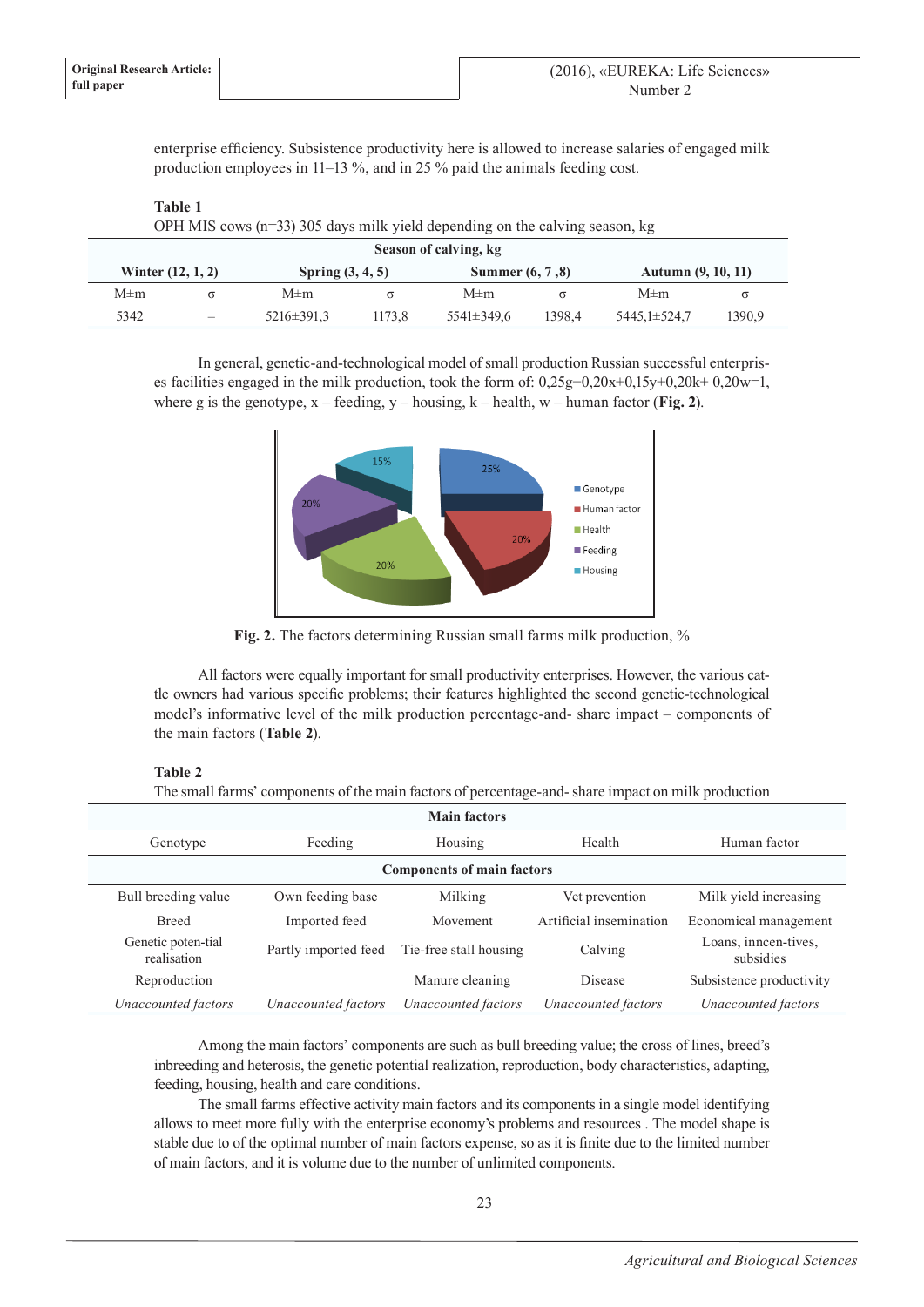#### **5. The obtained results discussion**

The genetic potential realization was weakly depending on the herd productivity level, for example, so as both the lowest and the highest value of the milk yield genetic potential realization was observed in an average productivity milk level of domestics herds such as 5711–6620 kg per lactation.

In milk fat there was viewed the same situation, so as the most and least milk fat herds had a median value of indicators of this feature implementation. The milk and butterfat yield rank correlation coefficients respectively were equal to  $r_s = 0.3$  and 0.1.

Modern methods of selection and genetic parameters calculation by PC programs using, including MS Excel-2000 had been allowing the cattle butterfat and milk yield value changing prediction to make. Among this program statistical functions such that are counting from a known curve values of their future ones, extrapolating (predicting) identified pattern.

Obtained in this way parameters had showed that the Russian Holstein breed's cows butterfat content by 2010 would reach 3,9 %, and their American contemporaries of 3,74 %. The predict adequately consistent with the Head reproduction centre data on  $1<sup>st</sup>$  of May, 2010 – in this period, the average Holstein cattle butterfat in under controlled herds (n=1315) was 5170 and more kg of milk per the first lactation, with 3,92 % fat content.

The study of *quantitative characteristics genetics* in accordance with the *quantitative genetics* ones enabled the creation of system the milk model animal obtaining, taking into account the main factors of genetic and technological model and its components – on the application of the *quality genetics characteristics'* dominance base, namely, the animal body traits using physic based on the ratio of the mutual influence of body different parameters. Thus, on their analysis base it was found that the selection for milk yield increasing can conduct in possible on any body traits, including such as height, body depth, heel height, the height of the udder rear, teats position, length of teats, etc., which in varying degrees are linked (**Table 3**).

| <b>Body traits</b>      | ure  | <b>Stat Body Rump Rump Legs</b>              |      |      |                          | Foot Legs<br>depth angle width (side) angle (rear) |               | Fore<br>attach-udder<br>ment | Rear<br>height |      | <b>Udder Udder</b><br>cleft depth | cement length | <b>Front Front</b> | teat pla teat Strength | Dairy<br>form | and          | Feet Rear<br>udder<br>legs width |
|-------------------------|------|----------------------------------------------|------|------|--------------------------|----------------------------------------------------|---------------|------------------------------|----------------|------|-----------------------------------|---------------|--------------------|------------------------|---------------|--------------|----------------------------------|
| Stature                 |      |                                              |      |      |                          |                                                    |               |                              |                |      |                                   |               |                    |                        |               |              |                                  |
| Body depth              | 0,26 |                                              |      |      |                          |                                                    |               |                              |                |      |                                   |               |                    |                        |               |              |                                  |
| Rump angle              | 0.75 | 0.18                                         |      |      |                          |                                                    |               |                              |                |      |                                   |               |                    |                        |               |              |                                  |
| Rump width              | 0.78 | 0,40                                         | 0.96 |      |                          |                                                    |               |                              |                |      |                                   |               |                    |                        |               |              |                                  |
| Legs (side)             | 0.65 | 0,23                                         | 0,71 | 0.68 | $\overline{\phantom{0}}$ |                                                    |               |                              |                |      |                                   |               |                    |                        |               |              |                                  |
| Foot angle              |      | $0,22 -0,04$                                 | 0,1  | 0,09 | 0.08                     |                                                    |               |                              |                |      |                                   |               |                    |                        |               |              |                                  |
| Legs (rear)             |      | $-0,31$ 0,12 $-0,26$ $-0,22$ $-0,24$ $-0,23$ |      |      |                          |                                                    |               |                              |                |      |                                   |               |                    |                        |               |              |                                  |
| Fore attach-<br>ment    | 0,18 | 0,14                                         | 0,26 | 0,24 | 0.33                     | $-0.1$                                             | $-0.45$       | -                            |                |      |                                   |               |                    |                        |               |              |                                  |
| Rear udder<br>height    | 0,45 | 0,13                                         | 0.33 | 0,31 |                          | $0,38$ $0,0001$ $-0,54$                            |               | 0,48                         |                |      |                                   |               |                    |                        |               |              |                                  |
| Udder cleft             | 0,13 | 0.31                                         | 0,11 | 0.16 | 0.15                     |                                                    | $-0.30 -0.26$ | 0.55                         | 0,50           |      |                                   |               |                    |                        |               |              |                                  |
| Udder depth             | 0.38 | 0,12                                         | 0,32 | 0,31 | 0,41                     | $-0,02$                                            | 0,01          | 0,0001                       | 0,29           | 0.08 |                                   |               |                    |                        |               |              |                                  |
| Front teat<br>placement | 0.37 | 0.31                                         | 0,36 | 0,38 | 0,44                     | 0,01                                               | $-0,09$       | 0.06                         | 0,38           | 0,08 | 0.54                              |               |                    |                        |               |              |                                  |
| Front teat<br>length    | 0,42 | 0.43                                         | 0.59 | 0.59 | 0,56                     | 0.08                                               | $-0,08$       | 0,17                         | 0.37           | 0,16 | 0.52                              | 0.83          |                    |                        |               |              |                                  |
| Strength                | 0,23 | 0.34                                         | 0.13 | 0,2  | 0.33                     | 0.09                                               | 0,10          | 0.09                         | 0,26           | 0,19 | 0,48                              | 0,28          | 0.39               |                        |               |              |                                  |
| Dairy form              | 0,47 | 0,15                                         | 0,12 | 0,10 | 0,26                     | 0,07                                               | $-0,02$       | $-0,06$                      | 0,32           | 0,02 | 0,73                              | 0,28          | 0,11               | 0,45                   |               |              |                                  |
| Feet and<br>legs        | 0.03 | 0,21                                         | 0.08 | 0,11 | 0,13                     | 0,17                                               | 0,15          | 0,02                         | 0,02           | 0,05 | 0,41                              | $-0,01$       | 0,25               | 0.64                   | 0,26          |              |                                  |
| Rear udder<br>width     | 0,26 | 0,08                                         | 0,21 | 0,24 | 0,29                     |                                                    |               | $-0,21$ $-0,06$ $-0,05$      | 0,15           | 0,05 | 0,02                              | 0,13          | 0.06               | $-0.07$                |               | $0,02$ -0,35 |                                  |

#### **Table 3**

The Russian dairy cattle exterior traits relationship (n=1090)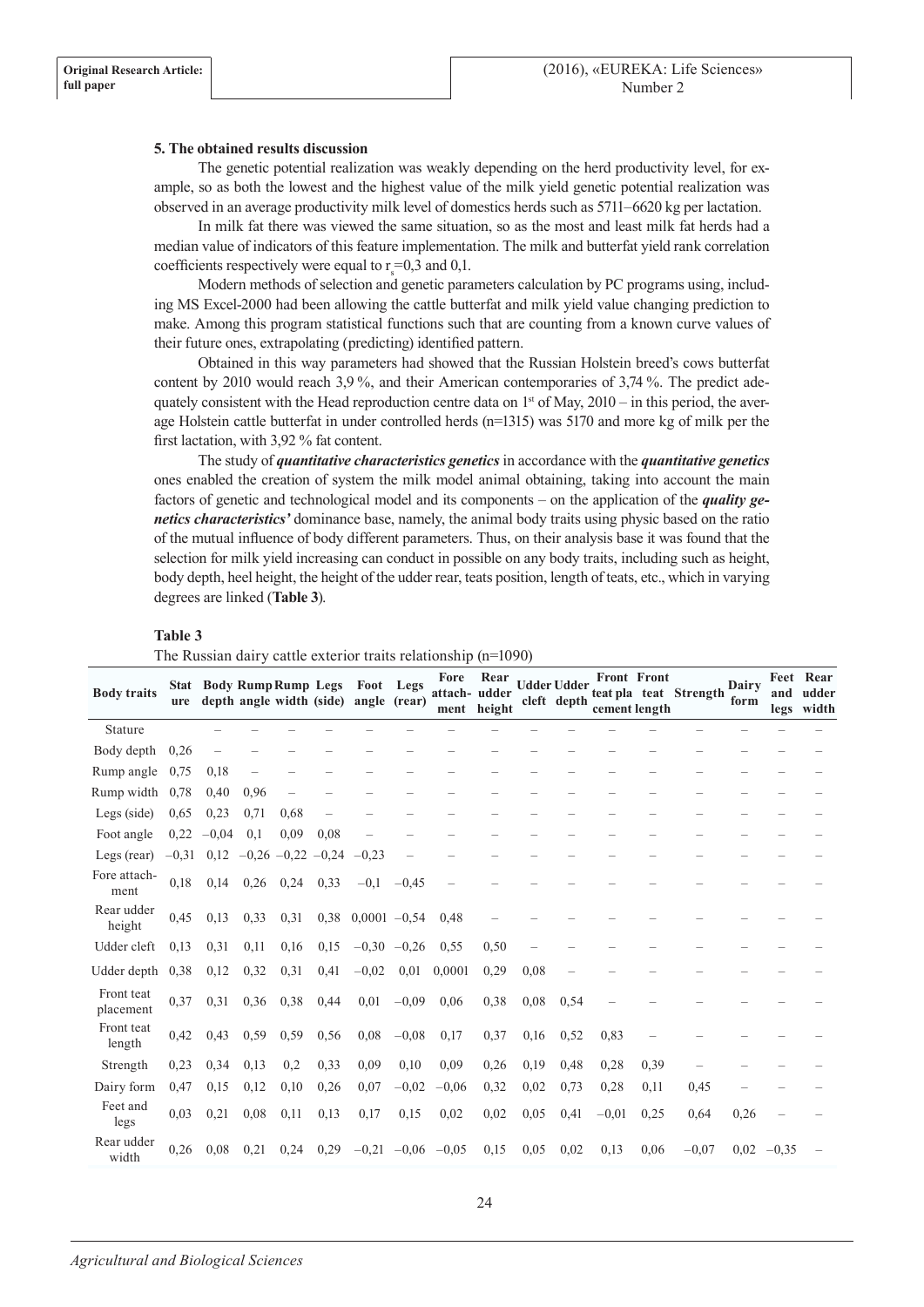

**Fig. 3.** Model of basic body form cow

There in herd was formed a reference group of cows possessing the desired traits – the group was the active part of the population (**Fig. 4**).

The selected group cows turned out to be well-developed body middle and back part, and more developed udder than had the rest of the cow groups.



**Fig. 4.** Model of intermediate form cow of the active part of the population

Regular culling has allowed to get the cows model, with improved skeletal system, the udder and mammary system good properties (**Fig. 5**).



**Fig. 5.** Model milk form cows of the main herd

Sires used in the herd were checked of their body traits relationship evidence, and the their own body correlation values establishing, as well as their own body traits and productive qualities of offspring correlation's establishing. Life longevity increased by 0,4 lactation by the reproduction system improving.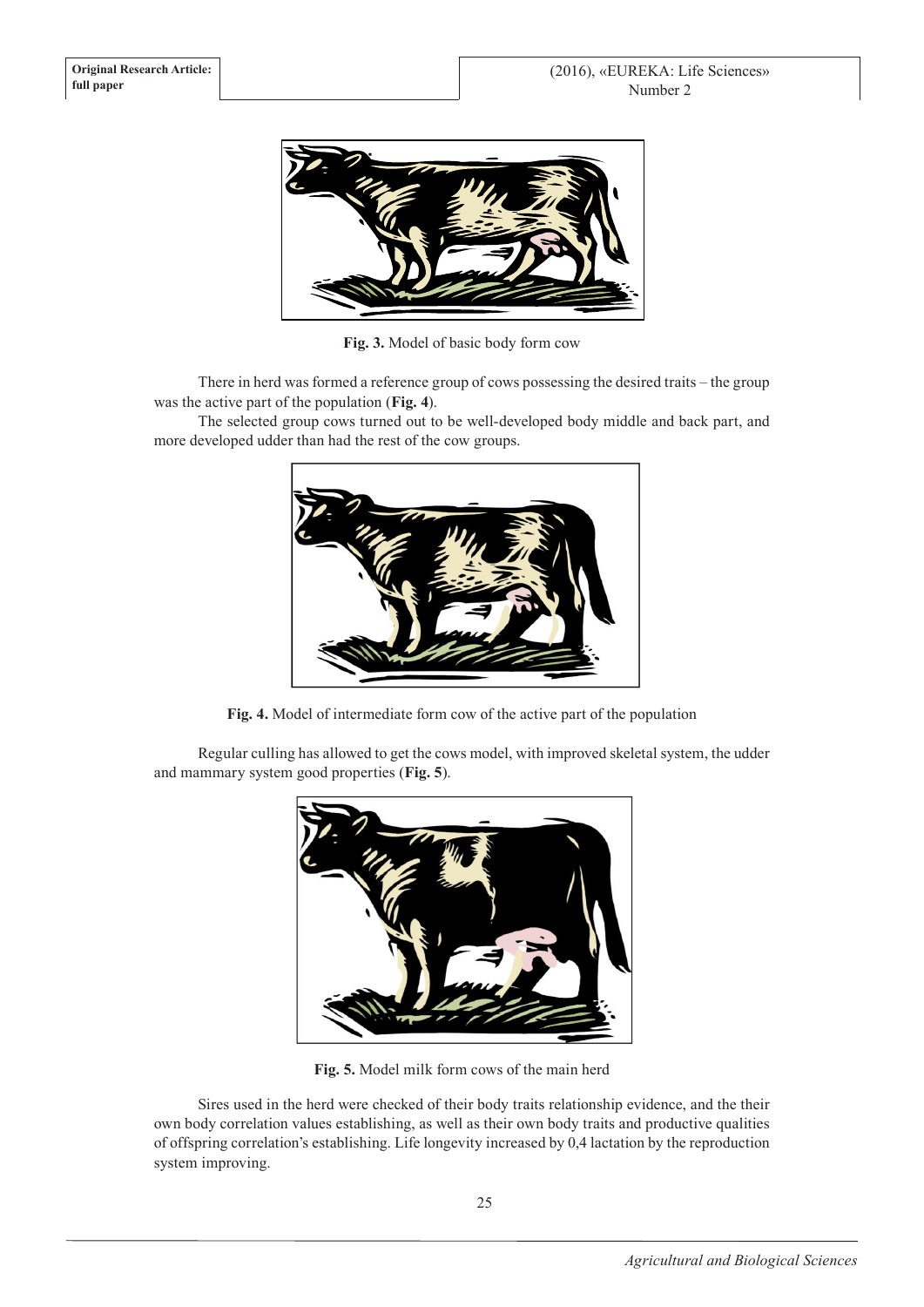#### **6. Conclusions**

1. Optimization of the cattle breeding simultaneous genetic and technological factors using in the same model allows to identify the most effective options for their implementation and through small and medium-sized farms' plans and programs development inclusion.

2. USA breeding Holstein cow form to the greatest degree correlates with the rates of milk yield, and a Russia selection cow with the life longevity and fat content.

3. The rank correlation coefficients between the Holstein breed bulls exterior characteristics ratio and their Russian daughters productive qualities , made up of 0,9 of the milk yield and 0,4 of butterfat %.

4.There was a significant relationship between the milk yield level and different cows body characteristics by a linear score, which reaches  $r = +0.34+0.63$  value.

5. The of the coefficients of relative variability of different body parts using helps to identify their relationship with and quantitative genetics traits to establish individual breeding in a specific herd based on individual selection.

#### **Acknowledgement**

I thank a lot for the help in carrying out this study my scientific consultant doctor of biological sciences professor N. A. Popov, collaborators Dr. K. A. Weigel, M-r T. Halbach, managers S. Ueta, M. Okubo, and also staff of research institutions VIJ after L. K. Ernst, institute of biotechnology of National Academy of Sciences, Kyrgyz institute of animal husbandry and pasture, organizations section of bio projects of America, funds of Civil research and development foundation "U. S Civilian Research and Development Foundation", "ISTC", Soros Foundation-Kyrgyzstan", "Fulbreitscolarship", "IREX".

**References**

[1] Baranov, V. A., Baranova, N. C., Glushchenko, M. A. (2005). Breeding and genetic evaluation of linear families in dairy farming. VIJ, 63 (1), 72–76.

[2] Weigel, K. A. (2002). Cow longevity: how traits enhance of reduce a cow's live. Hoard's Dairyman, 25, 244.

[3] Loginov, J. G., Rakhmatullina, N., Borgomastrova, O. (2006). Early assessment of the heifers on productive-and-exterior index. Dairy and beef cattle breeding, 6, 28–30.

[4] Popov, N. A., Eremina, N. A., Marasanova, L. K., Popov, A. N., Chervakov, N. A., Smirnova, G. G. (2005). Genetic features of Kholmogorska cattle breed of pedigree farms of Kirov region. Proc. scientific.of VIJ, 63 (1), 148–150.

[5] Prokhorenko, P., Mikhaylov, D. (2000). Influence of genetic and environmental factors on holsteinized cattle body form. Dairy and beef cattle breeding, 2, 23–25.

[6] Sidorova, V. Y., Popov, N. A. (2007). The probability of an effective choice of the list of USA top 100 bulls. Proceedings NAS KR, 1, 62–64.

[7] Strekozov, N. I., Levina, G. N. (2001). Individual selection based on the animals forms and breeding sires. Zootechnia, 1, 2–3.

[8] Andersen, G. R. (2002). Employee costs are more than salaries and benefits. Hoard's Dairyman, 25, 244.

[9] Ernst, L. K., Zinov'eva, N. A. (2004). Genetic basis of farm animals breeding. Moscow: RASHN, VIJ, 733.

[10] Arkhipov, A. V. et. al (2003). Technological bases of production and processing of animal products. Moscow: Izd-vo MGTU after N. E. Bauman, 804.

[11] Bakai, A. V., Kochish, I. I. (2000). Genetics and the biotechnology base. Moscow, 23.

[12] Kislyakov, A. V. (2000). Genetic algorithms: mathematical analysis of some schemes of reproduction. Information technology, 12, 9–14.

[13] Bolgov, A. E., Konovalov, M. P. (2008).Variation and inheritance of breeding value index of bulls of black-and-white Ayrshire in Finland. Zootechnia, 6, 4–6.

[14] Grigoryev, Y. N., Ilenkova, E. V., Osadchaya, O. A. (1997). The highly productive cows of black-motley breed getting. Zootechnia, 2, 2–3.